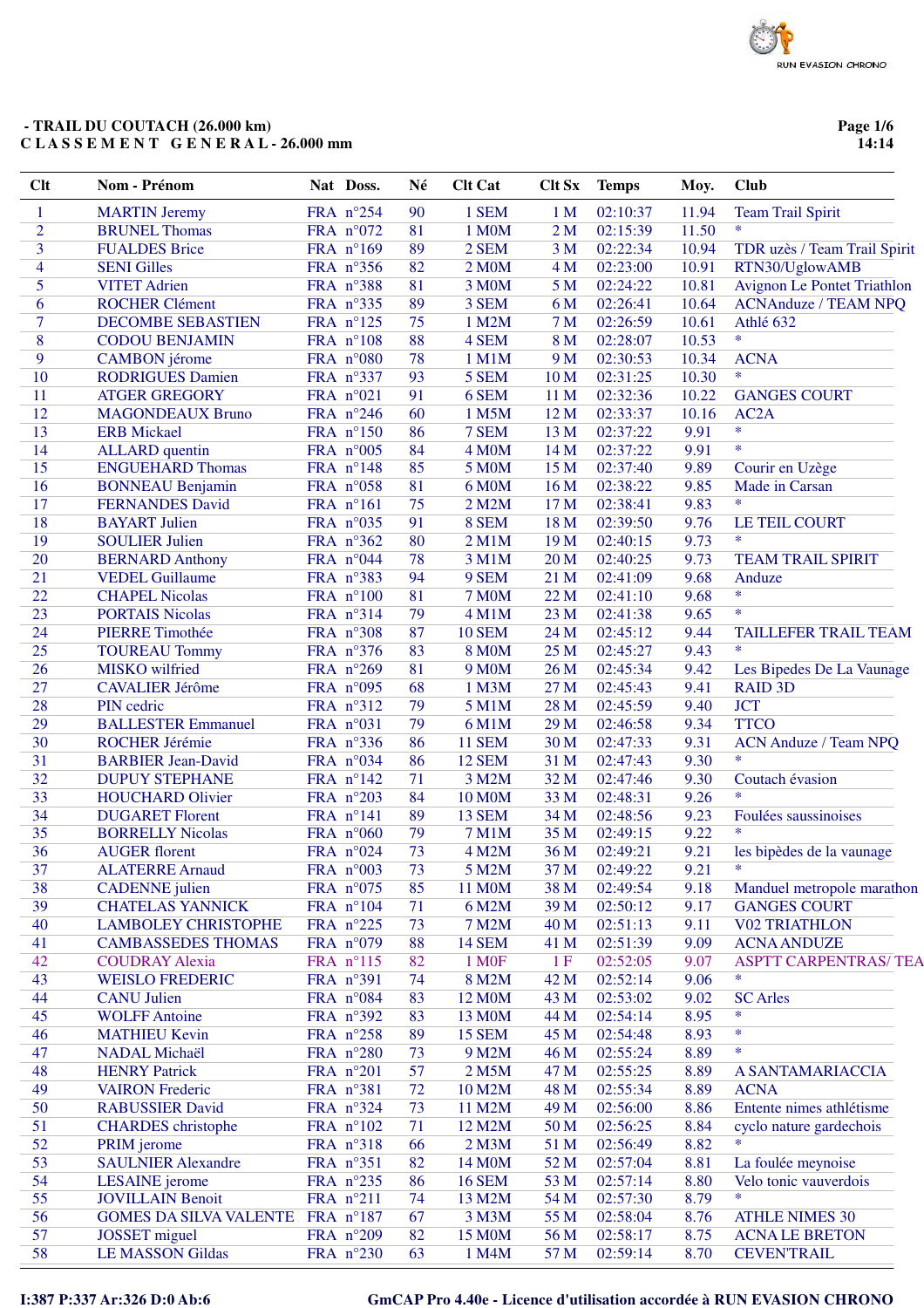Page 2/6  $14:14$ 

| Clt      | Nom - Prénom                  | Nat Doss.          | Né       | <b>Clt Cat</b>      | <b>Clt Sx</b> | <b>Temps</b> | Moy.         | <b>Club</b>                                   |
|----------|-------------------------------|--------------------|----------|---------------------|---------------|--------------|--------------|-----------------------------------------------|
| 59       | <b>DELAGNES</b> yvan          | FRA n°127          | 74       | 14 M2M              | 58 M          | 02:59:15     | 8.70         | <b>CEVENNES TRAIL CLUB</b>                    |
| 60       | <b>COMBALUZIER Christophe</b> | FRA nº111          | 67       | 4 M3M               | 59 M          | 02:59:21     | 8.70         | <b>Coutach Evasion</b>                        |
| 61       | <b>SEON Bastien</b>           | FRA n°357          | 95       | <b>17 SEM</b>       | 60 M          | 03:00:03     | 8.66         | $\ast$                                        |
| 62       | <b>RIBOUR Guillaume</b>       | FRA n°330          | 71       | 15 M2M              | 61 M          | 03:00:27     | 8.65         | <b>SUEZ Amétyst</b>                           |
| 63       | <b>SEVELY Julie</b>           | FRA n°358          | 83       | <b>2 MOF</b>        | 2F            | 03:00:29     | 8.64         | <b>LEZITRAIL 34</b>                           |
| 64       | <b>LE TELLIER Nicolas</b>     | FRA nº231          | 80       | 8 M1M               | 62 M          | 03:00:43     | 8.63         | Fartleck                                      |
| 65       | <b>BERNE NICOLAS</b>          | FRA n°045          | 75       | 16 M2M              | 63 M          | 03:00:43     | 8.63         | <b>BMA/MONTI SPORT</b>                        |
| 66       | <b>MADRID CEDRIC</b>          | FRA n°245          | 78       | 9 M1M               | 64 M          | 03:00:44     | 8.63         | <b>FOULÉES SAUSSINOISES</b>                   |
| 67       | <b>BOYER Mathieu</b>          | FRA $n^{\circ}066$ | 80       | 10 M1M              | 65 M          | 03:00:45     | 8.63         | <b>COUTACH EVASION</b>                        |
| 68       | <b>COVES-CHATARD Céline</b>   | FRA n°119          | 80       | 1 M1F               | 3F            | 03:00:48     | 8.63         | Running trail saint gely du fes               |
| 69       | PIGNANELLI sylvain            | FRA nº311          | 69       | 5 M3M               | 66 M          | 03:00:59     | 8.62         | $\ast$                                        |
| 70       | <b>COMPAN GUILLAUME</b>       | FRA nº113          | 76       | 11 M1M              | 67 M          | 03:01:01     | 8.62         | $\ast$                                        |
| 71       | MOSTACHETTI LIONEL            | FRA n°276          | 73       | 17 M2M              | 68 M          | 03:01:21     | 8.60         | <b>ACNA</b>                                   |
| 72       | <b>VERNET</b> julien          | FRA n°386          | 79       | 12 M1M              | 69 M          | 03:01:32     | 8.59         | <b>CTC</b>                                    |
| 73       | <b>GANDON</b> damien          | FRA n°172          | 84       | 16 M <sub>0</sub> M | 70 M          | 03:01:42     | 8.59         | team trail spirit                             |
| 74       | <b>GALIBERT Christophe</b>    | FRA n°171          | 71       | 18 M2M              | 71 M          | 03:01:55     | 8.58         | $\ast$                                        |
| 75       | <b>ARAGON</b> arnaud          | FRA n°014          | 78       | 13 M1M              | 72 M          | 03:02:21     | 8.56         | acna                                          |
| 76       | <b>MORCILLO</b> samuel        | FRA n°273          | 70       | 6 M3M               | 73 M          | 03:02:41     | 8.54         | MONTPELLIER START RUI                         |
| 77       | <b>ROBERT Sébastien</b>       | FRA nº334          | 88       | <b>18 SEM</b>       | 74 M          | 03:02:43     | 8.54         | $\ast$                                        |
| 78       | <b>TURREL MATHIEU</b>         | FRA n°380          | 85       | 17 M0M              | 75 M          | 03:02:44     | 8.54         | Courir à Beaulieu                             |
| 79       | <b>GIMAZANE Didier</b>        | FRA n°179          | 60       | 3 M5M               | 76 M          | 03:02:49     | 8.53         | <b>TEAM OSTEO BRUN</b>                        |
| 80       | <b>LAPIERRE REMI</b>          | FRA n°008          | 82       | <b>18 MOM</b>       | 77 M          | 03:02:59     | 8.53         | SAINT GELY DU FESC ATH                        |
| 81       | <b>ORSINGHER Benoit</b>       | FRA n°289          | 79       | 14 M1M              | 78 M          | 03:03:03     | 8.52         | Saint Mathieu Athletic                        |
| 82       | <b>RUIZ Guillaume</b>         | FRA n°347          | 81       | 19 M <sub>0</sub> M | 79 M          | 03:03:10     | 8.52         | $\ast$                                        |
| 83       | <b>SOULIER PIERRE</b>         | FRA n°363          | 78       | 15 M1M              | 80 M          | 03:03:35     | 8.50         | $\ast$                                        |
| 84       | <b>DORILLE Jérôme</b>         | FRA nº135          | 80       | 16 M1M              | 81 M          | 03:03:35     | 8.50         | <b>BMA/MUC</b>                                |
| 85       | <b>BIANCOTTO LAURENT</b>      | FRA n°050          | 83       | <b>20 M0M</b>       | 82 M          | 03:03:38     | 8.50         | <b>Renards de Caravettes</b>                  |
| 86       | <b>ARNAUD Christophe</b>      | FRA n°016          | 67       | 7 M3M               | 83 M          | 03:03:53     | 8.48         | les bipèdes de la vaunage                     |
| 87       | <b>INGELAERE Clément</b>      | FRA n°205          | 94       | <b>19 SEM</b>       | 84 M          | 03:04:29     | 8.46         | $\ast$                                        |
| 88       |                               |                    | 84       |                     | 85 M          | 03:05:02     | 8.43         | $\ast$                                        |
| 89       | <b>KERSENTI Vincent</b>       | FRA n°218          | 88       | 21 M <sub>0</sub> M |               | 03:05:13     |              |                                               |
| 90       | <b>RIVIERE ANTOINE</b>        | FRA n°333          | 85       | <b>20 SEM</b>       | 86 M          | 03:05:16     | 8.42<br>8.42 | <b>Sprinter Club Arlesien</b><br>X-Trail Team |
|          | <b>FABRIER Loïc</b>           | FRA nº158          |          | <b>22 MOM</b>       | 87 M          |              |              | $\ast$                                        |
| 91       | <b>KAMARAD Anthony</b>        | FRA n°215          | 89       | <b>21 SEM</b>       | 88 M          | 03:05:29     | 8.41         | $\ast$                                        |
| 92<br>93 | <b>KEH</b> Justine            | FRA n°216          | 79<br>75 | $2$ M1F             | 4F            | 03:05:31     | 8.41         |                                               |
|          | <b>ANDRE</b> cyril            | FRA n°013          |          | 19 M2M              | 89 M          | 03:05:38     | 8.40         | acna                                          |
| 94       | <b>THEROND Stéphane</b>       | FRA nº373          | 75       | 20 M2M              | 90 M          | 03:05:38     | 8.40         | <b>ACNA</b>                                   |
| 95       | <b>DUARTE LOURO Paulo</b>     | FRA n°137          | 71       | 21 M2M              | 91 M          | 03:05:43     | 8.40         | <b>ASCP MELOX</b>                             |
| 96       | <b>DEQUATRE MANON</b>         | FRA n°129          | 91       | 1 SEF               | 5F            | 03:05:52     | 8.39         | <b>GANGES COURT</b><br>*                      |
| 97       | <b>MASSON Stéphane</b>        | FRA $n^{\circ}257$ | 71       | 22 M2M              | 92 M          | 03:05:59     | 8.39         |                                               |
| 98       | <b>ORGAZ Mickaël</b>          | FRA n°288          | 92       | <b>22 SEM</b>       | 93 M          | 03:06:08     | 8.38         | <b>AS Roquemaure Running</b>                  |
| 99       | <b>NABOR Tony</b>             | FRA $n^{\circ}279$ | 79       | 17 M1M              | 94 M          | 03:06:16     | 8.38         | $\ast$                                        |
| 100      | DUFOIX cyril                  | FRA $n^{\circ}140$ | 77       | 18 M1M              | 95 M          | 03:06:28     | 8.37         | $\ast$                                        |
| 101      | <b>ALPINI</b> Grégory         | FRA n°009          | 77       | 19 M1M              | 96 M          | 03:06:28     | 8.37         | $\ast$                                        |
| 102      | <b>ENGUEHARD Marc</b>         | FRA n°149          | 88       | <b>23 SEM</b>       | 97 M          | 03:06:29     | 8.37         | $\ast$                                        |
| 103      | <b>GOUPIL</b> christophe      | FRA n°484          | 87       | <b>24 SEM</b>       | 98 M          | 03:06:31     | 8.36         | <b>FAMILLE MAILLE/GOUPIL</b>                  |
| 104      | <b>BIALLET</b> sandrick       | FRA $n^{\circ}049$ | 80       | 20 M1M              | 99 M          | 03:07:33     | 8.32         | Ninoutrail                                    |
| 105      | <b>BERTHOULOUX Julien</b>     | FRA $n^{\circ}048$ | 92       | <b>25 SEM</b>       | 100 M         | 03:07:35     | 8.32         | Université de Nîmes                           |
| 106      | <b>HERNANDEZ Franck</b>       | FRA n°202          | 72       | 23 M2M              | 101 M         | 03:08:02     | 8.30         | *                                             |
| 107      | <b>JEANJEAN</b> Eric          | FRA $n^{\circ}208$ | 65       | 2 M4M               | 102 M         | 03:08:26     | 8.28         | <b>SCAC/CTC</b>                               |
| 108      | <b>GAU Florian</b>            | FRA $n^{\circ}174$ | 75       | 24 M2M              | 103 M         | 03:08:31     | 8.28         | <b>Crampons Verts Vergeze</b>                 |
| 109      | <b>BACCOU</b> gregory         | FRA n°029          | 74       | 25 M2M              | 104 M         | 03:09:06     | 8.25         | team KeN                                      |
| 110      | <b>FABRE Thierry</b>          | FRA n°154          | 66       | 8 M3M               | 105 M         | 03:09:08     | 8.25         | acrarles                                      |
| 111      | <b>DZAPO</b> Florian          | FRA n°144          | 73       | 26 M2M              | 106 M         | 03:09:49     | 8.22         | Les Bipèdes de la Vaunage                     |
| 112      | <b>AGULHON ANTOINE</b>        | FRA $n^{\circ}002$ | 77       | 21 M1M              | 107 M         | 03:09:57     | 8.21         | <b>LA BOTTE GARDIANE</b>                      |
| 113      | <b>NEVEU Thierry</b>          | FRA n°284          | 68       | 9 M3M               | 108 M         | 03:10:00     | 8.21         | Cévennes Trail Club - Courir d                |
| 114      | <b>KOULISCHER Cyrille</b>     | FRA n°220          | 84       | 23 M0M              | 109 M         | 03:10:08     | 8.21         | *                                             |
| 115      | <b>JACQUEL PASCAL</b>         | FRA n°070          | 75       | 27 M2M              | 110 M         | 03:10:14     | 8.20         | <b>AATAC</b>                                  |
| 116      | <b>COLIN</b> stephane         | FRA n°109          | 67       | 10 M3M              | 111 M         | 03:10:20     | 8.20         | FC SOCHAUX                                    |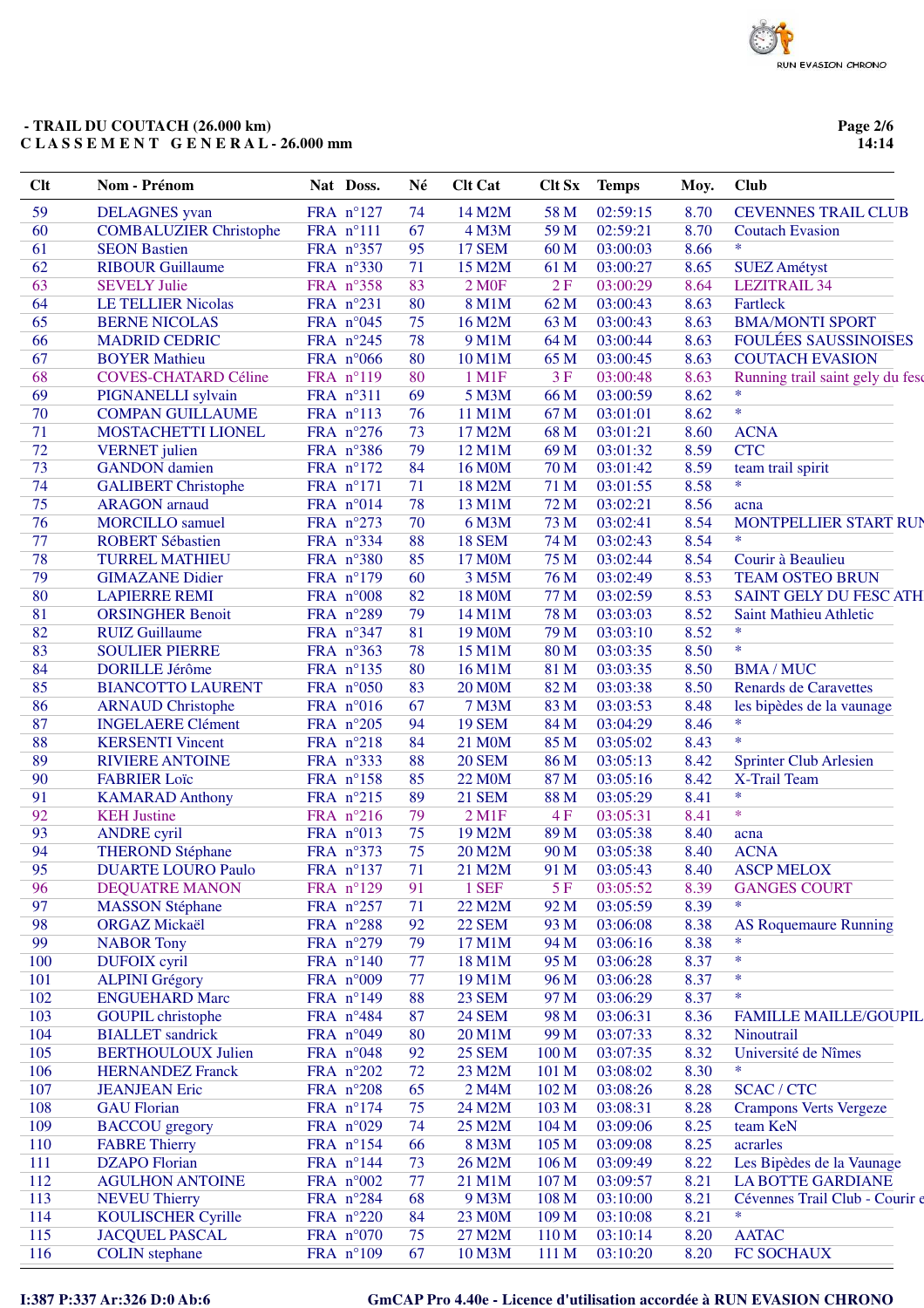Page 3/6  $14:14$ 

| Clt | Nom - Prénom               | Nat Doss.          | Né | <b>Clt Cat</b>        | Clt Sx           | <b>Temps</b> | Moy. | <b>Club</b>                          |
|-----|----------------------------|--------------------|----|-----------------------|------------------|--------------|------|--------------------------------------|
| 117 | FROGÉ yann                 | FRA n°168          | 70 | 11 M3M                | 112M             | 03:10:25     | 8.19 | FreeRun                              |
| 118 | <b>WAHL</b> laurent        | FRA n°389          | 61 | 3 M4M                 | 113 M            | 03:10:26     | 8.19 | vrt                                  |
| 119 | <b>CHAUVOT Alexandre</b>   | FRA n°105          | 84 | 24 M <sub>0</sub> M   | 114 M            | 03:10:38     | 8.18 | $\ast$                               |
| 120 | <b>SELLE THIERRY</b>       | FRA nº355          | 78 | 22 M1M                | 115 M            | 03:10:52     | 8.17 | $\ast$                               |
| 121 | <b>BEN AHMED Mounir</b>    | FRA n°037          | 77 | 23 M1M                | 116 M            | 03:10:54     | 8.17 | <b>FREE RUN</b>                      |
| 122 | <b>LOPEZ RENAUD</b>        | FRA n°243          | 86 | <b>26 SEM</b>         | 117 M            | 03:10:56     | 8.17 | $\ast$                               |
| 123 | <b>BIBAL STEVEN</b>        | FRA n°051          | 92 | <b>27 SEM</b>         | 118 M            | 03:11:02     | 8.17 | $\ast$                               |
| 124 | <b>ESCHALIER Thomas</b>    | FRA n°152          | 88 | <b>28 SEM</b>         | 119 <sub>M</sub> | 03:11:05     | 8.16 | $\ast$                               |
| 125 | <b>BRY</b> Antoine         | FRA n°073          | 93 | <b>29 SEM</b>         | 120 M            | 03:11:13     | 8.16 | $\ast$                               |
| 126 | <b>CHALLIER Eric</b>       | FRA n°098          | 67 | 12 M3M                | 121 M            | 03:11:13     | 8.16 | Coureur de petite camargue           |
| 127 | <b>MENARD JEROME</b>       | FRA $n^{\circ}265$ | 73 | 28 M2M                | 122 M            | 03:11:35     | 8.14 | <b>CEAB</b>                          |
| 128 | PITOU axel                 | FRA nº313          | 68 | 13 M3M                | 123 M            | 03:11:39     | 8.14 | $\ast$                               |
| 129 | <b>ESPIC</b> julien        | FRA nº153          | 81 | <b>25 M0M</b>         | 124 M            | 03:12:29     | 8.10 | $\ast$                               |
| 130 | <b>FRANCOIS Christophe</b> | FRA nº165          | 69 | 14 M3M                | 125 M            | 03:12:50     | 8.09 | $\ast$                               |
| 131 | <b>MAYOT</b> Olivier       | FRA n°264          | 88 | <b>30 SEM</b>         | 126 M            | 03:13:16     | 8.07 | <b>ACNA/KP Sport</b>                 |
| 132 | PATOUT BENJAMIN            | FRA n°294          | 83 | <b>26 M0M</b>         | 127 M            | 03:13:34     | 8.06 | $\ast$                               |
| 133 | <b>GOBENCEAUX</b> vincent  | FRA n°184          | 83 | <b>27 M0M</b>         | 128 M            | 03:14:00     | 8.04 | Courir en uzège                      |
| 134 | <b>VANDEL Timothee</b>     | FRA n°382          | 88 | <b>31 SEM</b>         | 129 M            | 03:14:05     | 8.04 | <b>CHAC Attack</b>                   |
| 135 | <b>DESOLE SYLVAIN</b>      | FRA nº131          | 87 | <b>32 SEM</b>         | 130 M            | 03:14:05     | 8.04 | $\ast$                               |
| 136 | <b>BOSCO</b> Joris         | FRA n°061          | 89 | 33 SEM                | 131 M            | 03:14:30     | 8.02 | <b>ACNA</b>                          |
| 137 | <b>PENNECCHI Gérard</b>    | FRA n°300          | 65 | 4 M4M                 | 132 M            | 03:15:59     | 7.96 | $\ast$                               |
| 138 | <b>CATEL GILLES</b>        | FRA n°092          | 76 | 24 M1M                | 133 M            | 03:16:05     | 7.96 | <b>BMA</b>                           |
| 139 | <b>CATEL Guillaume</b>     | FRA n°093          | 76 | 25 M1M                | 134 M            | 03:16:13     | 7.95 | <b>BMA</b>                           |
| 140 | <b>PIERRE Florian</b>      | FRA n°309          | 91 | <b>34 SEM</b>         | 135 M            | 03:16:40     | 7.93 | $\ast$                               |
| 141 | <b>HUIJNEN Orlando</b>     | FRA n°204          | 99 | 1 ESM                 | 136 M            | 03:17:00     | 7.92 | $\ast$                               |
| 142 | <b>BARBIER CECILE</b>      | FRA n°033          | 72 | 1 M <sub>2</sub> F    | 6F               | 03:17:13     | 7.91 | <b>CEAB</b>                          |
| 143 | PALOMBA JESSY              | FRA n°292          | 91 | <b>35 SEM</b>         | 137 M            | 03:17:49     | 7.89 | <b>NIMES MARATHON</b>                |
| 144 | PICAS johan                | FRA n°306          | 92 | <b>36 SEM</b>         | 138 M            | 03:18:19     | 7.87 | $\ast$                               |
| 145 | <b>QUANG Van Lay</b>       | FRA n°320          | 76 | 26 M1M                | 139 M            | 03:18:19     | 7.87 | ARLES AS VAN GOGH                    |
| 146 | PHILIP THIBAULT            | FRA n°304          | 83 | <b>28 M0M</b>         | 140 M            | 03:18:26     | 7.86 | $\ast$                               |
| 147 | <b>PRESA Géraldine</b>     | FRA n°317          | 80 | 3 M1F                 | 7F               | 03:18:28     | 7.86 | $\ast$                               |
| 148 | RODRIGUEZ Clément          | FRA n°340          | 90 | <b>37 SEM</b>         | 141 M            | 03:18:29     | 7.86 | $\ast$                               |
| 149 | <b>RABANIT AUDREY</b>      | FRA nº323          | 83 | 3 M <sub>OF</sub>     | <b>8F</b>        | 03:18:31     | 7.86 | <b>SC</b> Arles                      |
| 150 | <b>DURAND</b> cedric       | FRA n°143          | 70 | 15 M3M                | 142 M            | 03:18:33     | 7.86 | $\ast$                               |
| 151 | <b>LARGUIER PATRICK</b>    | FRA n°226          | 78 | 27 M1M                | 143 M            | 03:19:17     | 7.83 | $\ast$                               |
| 152 | <b>MAUREL</b> bruno        | FRA n°261          | 67 | 16 M3M                | 144 M            | 03:19:37     | 7.82 | aschcyclo                            |
| 153 | <b>DEGOUY Romain</b>       | FRA n°126          | 81 | 29 M0M 145 M 03:19:38 |                  |              | 7.81 | <b>SC</b> Arles                      |
| 154 | <b>LEVIEZ Davud</b>        | FRA n°237          | 74 | 29 M2M                | 146 M            | 03:20:17     | 7.79 | Les foulées saussinoises             |
| 155 | <b>BOISSIER DAVID</b>      | FRA n°052          | 70 | 17 M3M                | 147 M            | 03:20:28     | 7.78 | *                                    |
| 156 | <b>BELLOTI ROBERT</b>      | FRA n°036          | 68 | 18 M3M                | 148 M            | 03:20:44     | 7.77 | Courir en Uzège                      |
| 157 | PELLEGRINO Philippe        | FRA $n^{\circ}298$ | 68 | 19 M3M                | 149 M            | 03:20:48     | 7.77 | <b>ACRA ARLES</b>                    |
| 158 | <b>MAYER PASCAL</b>        | FRA n°213          | 73 | 30 M2M                | 150 M            | 03:21:12     | 7.75 | <b>ATHLE NIMES 30</b>                |
| 159 | <b>CAUSSE</b> cedric       | FRA n°094          | 74 | 31 M2M                | 151 M            | 03:21:31     | 7.74 | montagnac                            |
| 160 | <b>ARNAUD Stéphane</b>     | FRA $n^{\circ}015$ | 73 | 32 M2M                | 152 M            | 03:21:31     | 7.74 | $\ast$                               |
| 161 | PIERREDON LAETITIA         | FRA n°310          | 80 | 4 M1F                 | 9F               | 03:21:43     | 7.73 | $\ast$                               |
| 162 | <b>LLACER Guy</b>          | FRA $n^{\circ}241$ | 66 | 20 M3M                | 153 M            | 03:22:39     | 7.70 | courir a vauvert                     |
| 163 | <b>GUERINEAU David</b>     | FRA n°193          | 78 | 28 M1M                | 154 M            | 03:23:42     | 7.66 | <b>COURIR A BEAULIEU</b>             |
| 164 | <b>SALES SIMON</b>         | FRA $n^{\circ}227$ | 89 | <b>38 SEM</b>         | 155 M            | 03:24:27     | 7.63 | $\ast$                               |
| 165 | <b>WATTEL Marie Lise</b>   | FRA n°390          | 63 | 1 M4F                 | 10F              | 03:24:36     | 7.62 | PEROLS FOOTING                       |
| 166 | PROUVEZE JEAN-MARC         | FRA n°319          | 68 | 21 M3M                | 156 M            | 03:24:55     | 7.61 | LES BIPEDES DE LA VAUN               |
| 167 | <b>TUFFERY Cyril</b>       | FRA n°379          | 79 | 29 M1M                | 157 M            | 03:25:09     | 7.60 | ∗                                    |
| 168 | <b>BENEZECH Camille</b>    | FRA n°041          | 84 | 30 M0M                | 158 M            | 03:25:41     | 7.58 | $\ast$                               |
| 169 | <b>NEUBURGER Arnaud</b>    | FRA $n^{\circ}282$ | 76 | 30 M1M                | 159 M            | 03:26:09     | 7.57 | Courir club Aigues-Mortes            |
| 170 | <b>PAULET</b> Pascal       | FRA n°295          | 77 | 31 M1M                | 160 M            | 03:26:10     | 7.57 | <b>Courir Club Aigues-Mortes</b>     |
| 171 | FERRAUD JONATHAN           | FRA n°162          | 90 | <b>39 SEM</b>         | 161 M            | 03:26:19     | 7.56 | <b>EVA</b>                           |
| 172 | <b>CARRAT Matthieu</b>     | FRA n°086          | 86 | <b>40 SEM</b>         | 162 M            | 03:26:52     | 7.54 | $\ast$                               |
| 173 | <b>ACHARLES Bruno</b>      | FRA n°001          | 73 | 33 M2M                | 163 M            | 03:27:02     | 7.54 | Rochefort Sport Athlétisme           |
| 174 | <b>CUQ</b> floriane        | FRA nº121          | 84 | 4 M <sub>OF</sub>     | 11F              | 03:27:11     | 7.53 | <b>Pattes Actives Chusclan/Runar</b> |

I:387 P:337 Ar:326 D:0 Ab:6

# GmCAP Pro 4.40e - Licence d'utilisation accordée à RUN EVASION CHRONO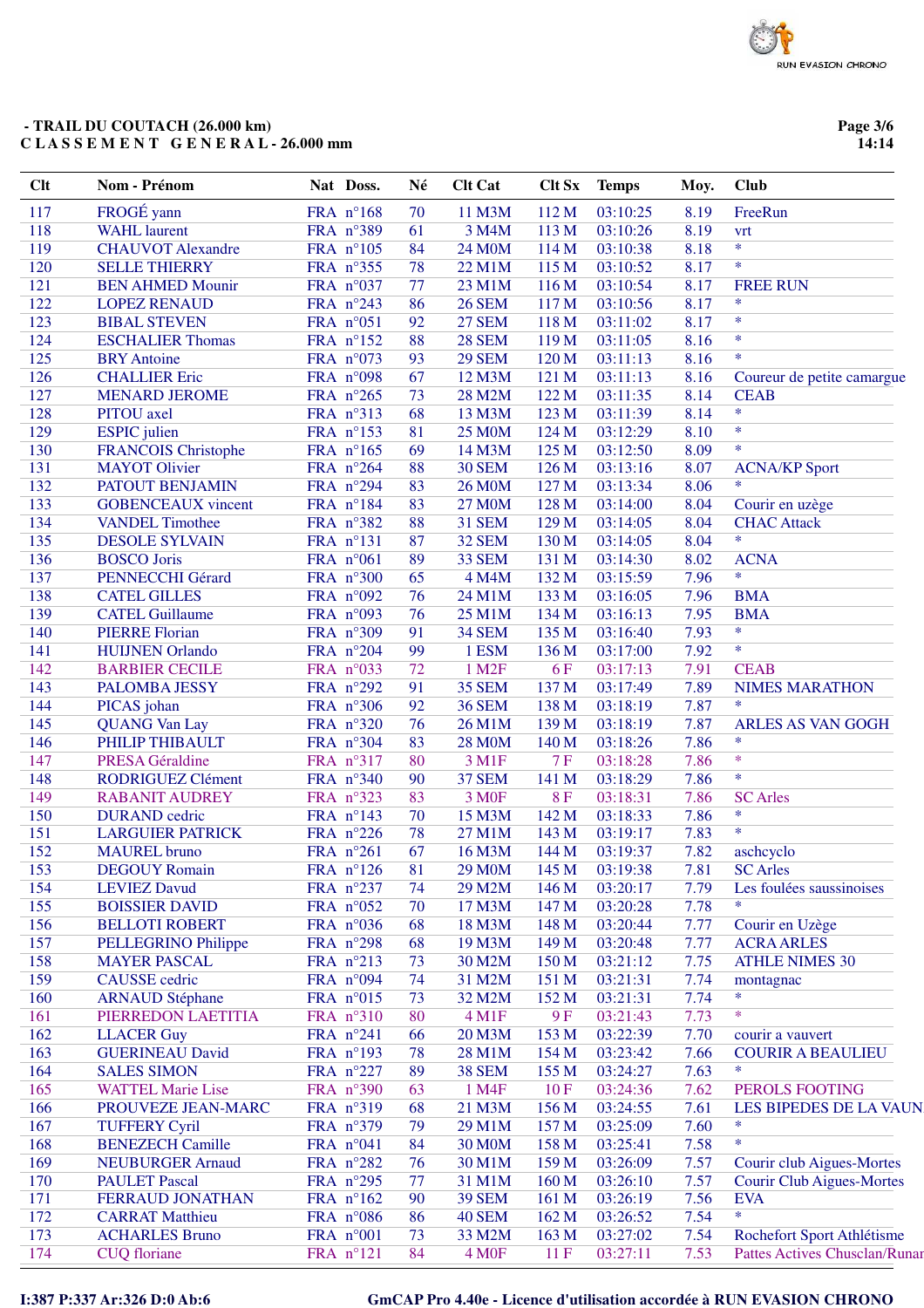### **- TRAIL DU COUTACH (26.000 km) C L A S S E M E N T G E N E R A L - 26.000 mm**

**Page 4/6 14:14**

| Clt | Nom - Prénom                                | Nat Doss.              | Né       | <b>Clt Cat</b>     | <b>Clt Sx</b> | <b>Temps</b>         | Moy.         | Club                                            |
|-----|---------------------------------------------|------------------------|----------|--------------------|---------------|----------------------|--------------|-------------------------------------------------|
| 175 | <b>LEYDIER</b> sébastien                    | FRA n°239              | 86       | 41 SEM             | 164 M         | 03:27:16             | 7.53         | $\ast$                                          |
| 176 | <b>GIRMAY</b> michael                       | FRA n°181              | 62       | 5 M4M              | 165 M         | 03:27:17             | 7.53         | <b>BMA/TEAM JAJA</b>                            |
| 177 | <b>CHATARD Samuel</b>                       | FRA n°103              | 76       | 32 M1M             | 166 M         | 03:27:26             | 7.52         | Ceven'trail                                     |
| 178 | <b>DAM</b> Remy                             | FRA n°124              | 63       | 6 M4M              | 167 M         | 03:27:44             | 7.51         | $\ast$                                          |
| 179 | <b>BENOIT Maxime</b>                        | FRA n°042              | 90       | 42 SEM             | 168 M         | 03:28:09             | 7.49         | $\ast$                                          |
| 180 | <b>FERREIRA Lionel</b>                      | FRA nº163              | 77       | 33 M1M             | 169 M         | 03:28:26             | 7.48         | Les foulées saussinoises                        |
| 181 | <b>LABBE Julie</b>                          | FRA n°222              | 88       | 2 SEF              | 12F           | 03:28:30             | 7.48         | <b>SCAP Montélimar</b>                          |
| 182 | ROSADO philippe                             | FRA n°344              | 64       | <b>7 M4M</b>       | 170 M         | 03:28:34             | 7.48         | $\ast$                                          |
| 183 | <b>MAUCOURT</b> michael                     | FRA n°259              | 73       | 34 M2M             | 171 M         | 03:28:35             | 7.48         | <b>COURIR A BEAUCAIRE</b>                       |
| 184 | <b>LIGER Jimmy</b>                          | FRA $n^{\circ}240$     | 73       | 35 M2M             | 172 M         | 03:28:37             | 7.48         | courir a Beaucaire                              |
| 185 | <b>MOUNIER Valérie</b>                      | FRA n°278              | 74       | 2 M <sub>2</sub> F | 13F           | 03:28:40             | 7.48         | <b>Saint Mathieu Athletic</b>                   |
| 186 | <b>LAGNEAU</b> Christophe                   | FRA n°223              | 58       | 4 M5M              | 173 M         | 03:28:43             | 7.47         | S/L Saint-Mathieu Athletic                      |
| 187 | <b>JOURDAN Fabrice</b>                      | FRA n°210              | 68       | 22 M3M             | 174 M         | 03:28:58             | 7.47         | Cévennes Trail Club                             |
| 188 | <b>MOLIERE Nicolas</b>                      | FRA $n^{\circ}272$     | 82       | 31 M0M             | 175 M         | 03:29:18             | 7.45         | $\ast$                                          |
| 189 | <b>KEIREL</b> bertrand                      | FRA $n^{\circ}217$     | 74       | 36 M2M             | 176 M         | 03:29:24             | 7.45         | <b>CTC</b>                                      |
| 190 | <b>TRAN Morgan</b>                          | FRA n°377              | 89       | 43 SEM             | 177 M         | 03:29:25             | 7.45         | $\ast$                                          |
| 191 | <b>RODRIGUEZ Julien</b>                     | FRA n°339              | 90       | 44 SEM             | 178 M         | 03:29:28             | 7.45         | $\ast$                                          |
| 192 | <b>BENAMEUR Karim</b>                       | FRA n°039              | 79       | 34 M1M             | 179 M         | 03:29:41             | 7.44         | $\ast$                                          |
| 193 | <b>PAGES Dorian</b>                         | FRA n°291              | 75       | 37 M2M             | 180 M         | 03:29:47             | 7.44         | <b>Crampons verts Vergeze</b>                   |
| 194 | <b>MOISSET Adrien</b>                       | FRA n°270              | 95       | 45 SEM             | 181 M         | 03:31:00             | 7.39         | $\ast$                                          |
| 195 | <b>ROUSSOT Pascal</b>                       | FRA n°345              | 83       | 32 M0M             | 182 M         | 03:31:17             | 7.38         | Les pattes actives /bma                         |
| 196 | <b>HAMONIER</b> cedric                      | FRA n°198              | 81       | 33 M0M             | 183 M         | 03:32:05             | 7.36         | $\ast$                                          |
| 197 | <b>MAURIN NICOLAS</b>                       | FRA $n^{\circ}262$     | 86       | <b>46 SEM</b>      | 184 M         | 03:32:39             | 7.34         | <b>ACNA</b>                                     |
| 198 | TEISSONNIERE JEAN DENIS FRA n°369           |                        | 61       | 8 M4M              | 185 M         | 03:32:55             | 7.33         | <b>ACNA</b>                                     |
| 199 | <b>BIOULAC ARNAUD</b>                       | FRA $n^{\circ}214$     | 80       | 35 M1M             | 186 M         | 03:33:03             | 7.32         | $\ast$                                          |
| 200 | DESREUMAUX Anaïs                            | FRA nº132              | 93       | 3 SEF              | 14F           | 03:33:13             | 7.32         | $\ast$                                          |
| 201 | <b>JUDITH Sébastien</b>                     | FRA n°212              | 76       | 36 M1M             | 187 M         | 03:33:27             | 7.31         | $\ast$                                          |
| 202 | <b>PEREZ Antoine</b>                        | FRA n°301              | 92       | 47 SEM             | 188 M         | 03:33:29             | 7.31         | $\ast$                                          |
| 203 | <b>BERAS</b> Laurent                        | FRA $n^{\circ}043$     | 67       | 23 M3M             | 189 M         | 03:35:06             | 7.25         | Courir en uzège/Triathlon Cro                   |
| 204 | <b>QUINSAC ALEXANDRE</b>                    | FRA n°321              | 83       | 34 M0M             | 190 M         | 03:35:28             | 7.24         | <b>CTC</b>                                      |
| 205 | <b>LEVEQUE Frederic</b>                     | FRA n°236              | 82       | 35 M0M             | 191 M         | 03:35:37             | 7.24         | $\ast$                                          |
| 206 | <b>SCHLUP Nicolas</b>                       | FRA n°353              | 69       | 24 M3M             | 192 M         | 03:35:50             | 7.23         | Nimes marathon                                  |
| 207 | <b>ARNAUD Ludovic</b>                       | FRA n°017              | 77       | 37 M1M             | 193 M         | 03:36:02             | 7.22         | Ganges court                                    |
| 208 | <b>MALLEN DROUIN sebastien</b>              | FRA n°250              | 71       | 38 M2M             | 194 M         | 03:36:20             | 7.21         | <b>ST MATHIEU ATHLETIC</b>                      |
| 209 | <b>TEK YASIN</b>                            | FRA n°370              | 98       | 2 ESM              | 195 M         | 03:37:17             | 7.18         | $\ast$                                          |
| 210 | <b>REYROLLE Florian</b>                     | FRA n°329              | 63       | 9 M4M              | 196 M         | 03:37:24             | 7.18         | <b>ECLA</b>                                     |
| 211 | <b>TALBI YANNICK</b>                        | FRA $n°019$            | 92       | <b>48 SEM</b>      |               | 197 M 03:37:24       | 7.18         | $*$                                             |
| 212 | <b>GOES</b> Catherine                       | FRA n°186              | 67       | 1 M3F              | 15F           | 03:37:27             | 7.17         |                                                 |
| 213 |                                             | FRA n°106              | 66       | 25 M3M             | 198 M         | 03:37:44             | 7.17         | <b>ECLA Laudun</b><br><b>COURIR A FABREGUES</b> |
| 214 | <b>CIBIEN CLAUDE</b><br><b>FABRER</b> jimmy |                        | 81       | <b>36 M0M</b>      | 199 M         | 03:38:16             | 7.15         | *                                               |
| 215 | <b>AUJOULAT Marion</b>                      | FRA n°157              |          | 4 SEF              | 16F           |                      |              | <b>AATAC</b>                                    |
| 216 | <b>COUTOULY Jean-Luc</b>                    | FRA n°025<br>FRA n°117 | 86<br>68 | 26 M3M             | 200 M         | 03:38:35<br>03:38:39 | 7.14<br>7.13 | Nîmes Marathon                                  |
| 217 |                                             |                        | 78       |                    |               | 03:38:51             | 7.13         | <b>ENA</b>                                      |
|     | <b>CAMOIN WILLIAM</b>                       | FRA n°081              |          | 38 M1M<br>27 M3M   | 201 M         |                      |              |                                                 |
| 218 | <b>BROUCKE FREDERIC</b>                     | FRA n°068              | 69       | 28 M3M             | 202 M         | 03:39:14             | 7.12         | <b>COURIR EN UZEGE / CTC</b>                    |
| 219 | <b>REQUIRAND Philippe</b>                   | FRA $n^{\circ}326$     | 67       |                    | 203 M         | 03:39:16             | 7.11         | <b>FOULEES SAUSSINOISES</b><br>$\ast$           |
| 220 | <b>BOUVON</b> jean yohan                    | FRA n°065              | 83       | 37 M0M             | 204 M         | 03:39:18             | 7.11         |                                                 |
| 221 | <b>AL-TINAOUI Marion</b>                    | FRA n°010              | 81       | <b>5 MOF</b>       | 17F           | 03:39:20             | 7.11         | ROCHEFORT SPORT ATHLI                           |
| 222 | <b>OREAL</b> emmanuel                       | FRA n°287              | 65       | 10 M4M             | 205 M         | 03:39:26             | 7.11         | ctc                                             |
| 223 | <b>ALLARD Gregory</b>                       | FRA n°004              | 80       | 39 M1M             | 206 M         | 03:39:34             | 7.11         | $\ast$<br>$\ast$                                |
| 224 | <b>CAMPION Philippe</b>                     | FRA n°082              | 57       | 5 M5M              | 207 M         | 03:39:37             | 7.10         |                                                 |
| 225 | <b>AYGON Bertrand</b>                       | FRA $n^{\circ}026$     | 77       | 40 M1M             | 208 M         | 03:39:55             | 7.09         | La Ouaiiis Team                                 |
| 226 | <b>BOULARD Bruno</b>                        | FRA $n^{\circ}063$     | 70       | 29 M3M             | 209 M         | 03:39:59             | 7.09         | <b>AATAC</b>                                    |
| 227 | <b>GOUMENT</b> romain                       | FRA n°188              | 87       | 49 SEM             | 210 M         | 03:40:07             | 7.09         | $\ast$                                          |
| 228 | <b>ATGER Raphael</b>                        | FRA $n^{\circ}020$     | 83       | <b>38 MOM</b>      | 211 M         | 03:40:08             | 7.09         | $\ast$                                          |
| 229 | <b>TANAVELLE</b> thierry                    | FRA n°366              | 71       | 39 M2M             | 212 M         | 03:40:32             | 7.07         | <b>SMA</b>                                      |
| 230 | <b>MALET</b> Laurent                        | FRA n°248              | 73       | 40 M2M             | 213 M         | 03:40:32             | 7.07         | $\ast$                                          |
| 231 | <b>CARDI Romain</b>                         | FRA n°085              | 72       | 41 M2M             | 214 M         | 03:40:36             | 7.07         | $\ast$                                          |
| 232 | <b>MALBY</b> Fabien                         | FRA $n^{\circ}247$     | 75       | 42 M2M             | 215 M         | 03:40:43             | 7.07         | Saint Mathieu Athlétic                          |

# **I:387 P:337 Ar:326 D:0 Ab:6 GmCAP Pro 4.40e - Licence d'utilisation accordée à RUN EVASION CHRONO**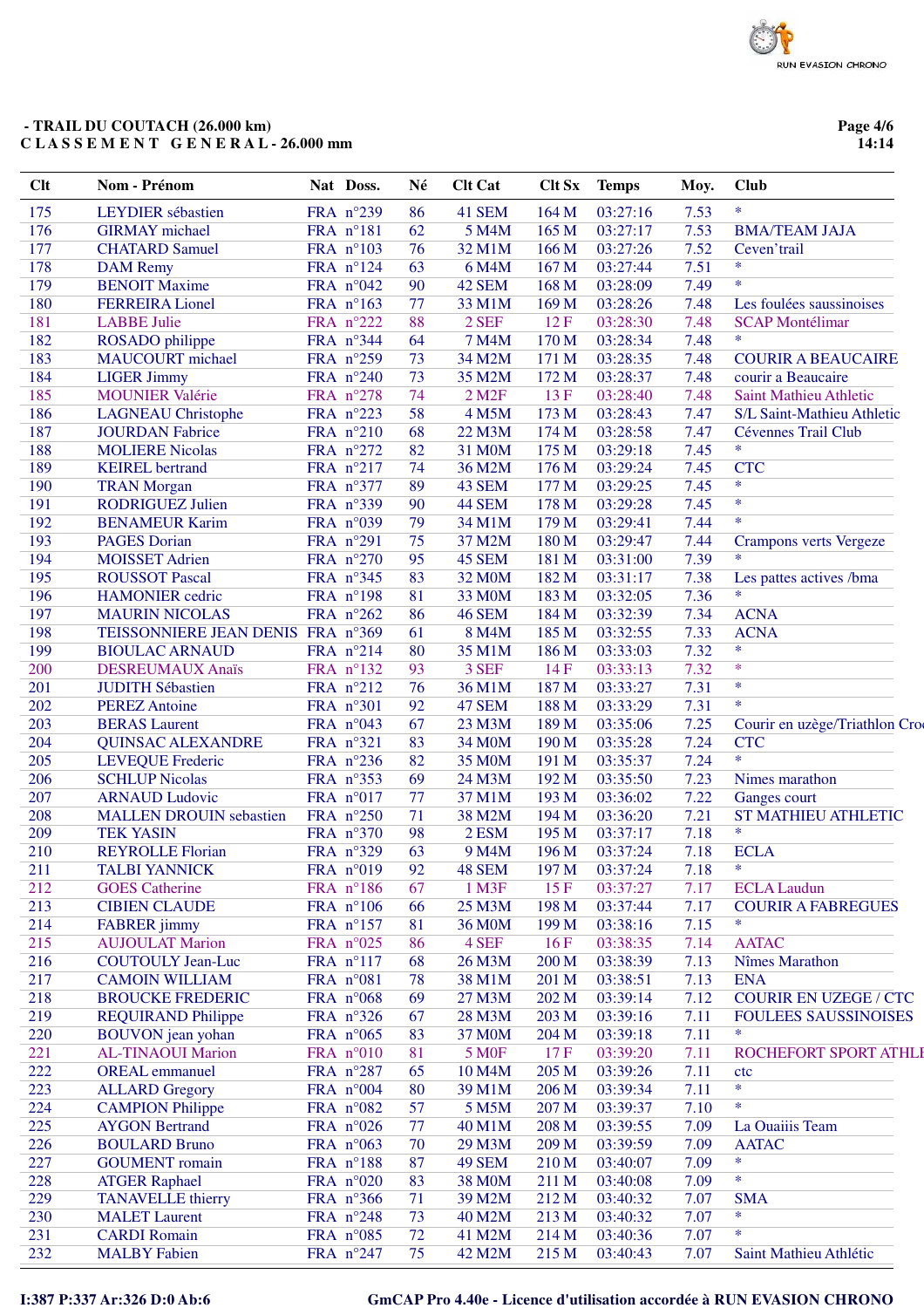Page 5/6  $14:14$ 

| Clt | Nom - Prénom                  | Nat Doss.          | Né | <b>Clt Cat</b>      | <b>Clt Sx</b> | <b>Temps</b> | Moy. | <b>Club</b>                    |
|-----|-------------------------------|--------------------|----|---------------------|---------------|--------------|------|--------------------------------|
| 233 | <b>REUSE</b> Linda            | FRA n°327          | 85 | 6 M <sub>OF</sub>   | 18F           | 03:40:47     | 7.07 | <b>Running Club Bellegarde</b> |
| 234 | <b>RODRIGUES</b> carlos       | FRA n°338          | 73 | 43 M2M              | 216 M         | 03:41:30     | 7.04 | <b>LES FOULEES SAUSSINOIS</b>  |
| 235 | <b>VERMALE</b> didier         | FRA n°385          | 69 | 30 M3M              | 217 M         | 03:41:32     | 7.04 | $\ast$                         |
| 236 | <b>CASTANO ALEXANDRE</b>      | FRA n°091          | 71 | 44 M2M              | 218 M         | 03:41:49     | 7.03 | <b>ACNA</b>                    |
| 237 | <b>AMCHI SAAD</b>             | FRA n°011          | 68 | 31 M3M              | 219 M         | 03:41:54     | 7.03 | <b>GAJANSPORT</b>              |
| 238 | <b>STERNON Aline</b>          | FRA n°364          | 79 | 5 M1F               | 19F           | 03:42:06     | 7.02 | <b>AATAC</b>                   |
| 239 | <b>HALBAUT</b> Stephane       | FRA n°196          | 63 | 11 M4M              | 220 M         | 03:42:24     | 7.01 | PEROLS FOOTING                 |
| 240 | <b>HALBAUT ARTHUR</b>         | FRA n°197          | 97 | <b>50 SEM</b>       | 221 M         | 03:42:25     | 7.01 | $\ast$                         |
| 241 | <b>CABIROU Ludivine</b>       | FRA n°074          | 78 | 6 M1F               | 20F           | 03:43:30     | 6.98 | Assp vergeze                   |
| 242 | <b>SANCHEZ Stephan</b>        | FRA n°350          | 64 | 12 M4M              | 222 M         | 03:43:42     | 6.97 | <b>LES GARRIGUETTES</b>        |
| 243 | <b>VINCENT Christophe</b>     | FRA n°387          | 81 | 39 M <sub>0</sub> M | 223 M         | 03:43:45     | 6.97 | $\ast$                         |
| 244 | <b>ROZIER Pierre</b>          | FRA n°346          | 91 | <b>51 SEM</b>       | 224 M         | 03:45:36     | 6.92 | $\ast$                         |
| 245 | <b>TESSON</b> Isabelle        | FRA n°371          | 78 | 7 M1F               | 21F           | 03:46:37     | 6.88 | <b>ST MATHIEU ATHLETIC</b>     |
| 246 | <b>EL HAGE</b> ines           | FRA n°146          | 71 | 3 M <sub>2</sub> F  | 22F           | 03:46:39     | 6.88 | $\ast$                         |
| 247 | <b>GINON Cyrielle</b>         | FRA n°180          | 90 | 5 SEF               | 23 F          | 03:46:45     | 6.88 | $\ast$                         |
| 248 | <b>MALLEN DROUIN laure</b>    | FRA n°249          | 70 | $2$ M3F             | 24 F          | 03:46:50     | 6.88 | <b>ST MATHIEU ATHLETIC</b>     |
| 249 | <b>GAIDO Thierry</b>          | FRA n°170          | 67 | 32 M3M              | 225 M         | 03:47:00     | 6.87 | Garrigues                      |
| 250 | <b>COUDEYRE</b> jean-baptiste | FRA n°114          | 00 | 3 ESM               | 226 M         | 03:47:05     | 6.87 | Université de Montpellier      |
| 251 | <b>AUDINOT FREDERIC</b>       | FRA n°023          | 72 | 45 M2M              | 227 M         | 03:47:23     | 6.86 | $\ast$                         |
| 252 | <b>BENAMAR Younes</b>         | FRA n°038          | 70 | 33 M3M              | 228 M         | 03:47:23     | 6.86 | $\ast$                         |
| 253 | <b>MAUJEAN Loïc</b>           | FRA n°260          | 79 | 41 M1M              | 229 M         | 03:49:52     | 6.79 | <b>Lyon Running Crew</b>       |
| 254 | <b>GODARD</b> cindy           | FRA n°185          | 81 | <b>7 MOF</b>        | 25F           | 03:49:58     | 6.78 | les foulées saussinoises       |
| 255 | <b>ARNOUX Fabrice</b>         | FRA n°018          | 59 | 6 M5M               | 230 M         | 03:50:17     | 6.77 | $\ast$                         |
| 256 | <b>COCCIOLO Raphael</b>       | FRA n°107          | 85 | <b>40 M0M</b>       | 231 M         | 03:50:21     | 6.77 | <b>Les Tatas</b>               |
| 257 | <b>MOLIERE Patrick</b>        | FRA n°271          | 65 | 13 M4M              | 232 M         | 03:51:04     | 6.75 | $\ast$                         |
| 258 | <b>ROQUES</b> sandrine        | FRA n°343          | 75 | 4 M2F               | 26F           | 03:54:37     | 6.65 | $\ast$                         |
| 259 | <b>CHAPELON Laurent</b>       | FRA n°101          | 70 | 34 M3M              | 233 M         | 03:55:11     | 6.63 | Quissac                        |
| 260 | <b>ZANFINI</b> Sylvie         | FRA n°393          | 69 | 3 M3F               | 27F           | 03:55:55     | 6.61 | <b>RUNNING TRAIL ST GELY</b>   |
| 261 | LUZZI Cédric                  | FRA n°244          | 74 | 46 M2M              | 234 M         | 03:56:21     | 6.60 | $\ast$                         |
| 262 | <b>BONNAFOUS JEROME</b>       | FRA n°055          | 76 | 42 M1M              | 235 M         | 03:56:22     | 6.60 | courir a vauvert               |
| 263 | <b>BORRELLY Maé</b>           | FRA n°059          | 96 | 6 SEF               | 28F           | 03:56:24     | 6.60 | <b>Team Decathlon</b>          |
| 264 | <b>CASAS</b> Richard          | FRA n°089          | 76 | 43 M1M              | 236 M         | 03:56:25     | 6.60 | Juli Runner                    |
| 265 | <b>MANGIN Thierry</b>         | FRA n°251          | 71 | 47 M2M              | 237 M         | 03:56:42     | 6.59 | <b>AATAC</b>                   |
| 266 | <b>COULON Cédrik</b>          | FRA n°116          | 73 | 48 M2M              | 238 M         | 03:57:04     | 6.58 | Waimea Triathlon Club          |
| 267 | <b>FADAT Cédric</b>           | FRA n°159          | 75 | 49 M2M              | 239 M         | 03:57:55     | 6.56 | $\ast$                         |
| 268 | <b>CARRE Aurelia</b>          | FRA n°087          | 86 | 7 SEF               | 29F           | 03:58:51     | 6.53 | Alpt                           |
| 269 | <b>BONNAL PICAS KEVIN</b>     | FRA n°056          | 90 | <b>52 SEM</b>       | 240 M         | 04:00:22     | 6.49 | <b>ROUBECH</b>                 |
| 270 | <b>COLOMB</b> Denis           | FRA n°110          | 84 | 41 M0M              | 241 M         | 04:01:29     | 6.46 | $\ast$                         |
| 271 | <b>ZURITA</b> christine       | FRA n°394          | 72 | 5 M <sub>2F</sub>   | 30 F          | 04:01:47     | 6.45 | <b>RUNNING TRAIL SAINT G</b>   |
| 272 | <b>COVES Remy</b>             | FRA n°118          | 73 | 50 M2M              | 242 M         | 04:01:48     | 6.45 | <b>Running trail St Gely</b>   |
| 273 | <b>FARKAS SABRINA</b>         | FRA n°160          | 78 | 8 M1F               | 31 F          | 04:01:59     | 6.45 | <b>ACNA</b>                    |
| 274 | <b>BRUN STEPHANIE</b>         | FRA n°071          | 76 | 9 M1F               | 32F           | 04:02:00     | 6.45 | <b>ACNA ANDUZE</b>             |
| 275 | <b>SAUVETTE</b> jacques       | FRA n°352          | 57 | 7 M5M               | 243 M         | 04:02:48     | 6.43 | *                              |
| 276 | <b>DORNE</b> virginie         | FRA n°136          | 71 | 6 M <sub>2</sub> F  | 33 F          | 04:03:21     | 6.41 | $\ast$                         |
| 277 | <b>GRAVIL Sebastien</b>       | FRA n°192          | 77 | 44 M1M              | 244 M         | 04:03:31     | 6.41 | $\ast$                         |
| 278 | <b>GARNIER FREDERIC</b>       | FRA n°173          | 74 | 51 M2M              | 245 M         | 04:04:38     | 6.38 | $\ast$                         |
| 279 | <b>FABRE</b> michel           | FRA n°155          | 61 | 14 M4M              | 246 M         | 04:05:26     | 6.36 | <b>CEAG</b>                    |
| 280 | <b>SALEANDRO Francis</b>      | FRA $n^{\circ}147$ | 61 | 15 M4M              | 247 M         | 04:05:26     | 6.36 | <b>MACADAM CLUB NIMES</b>      |
| 281 | <b>COMBES David</b>           | FRA n°112          | 70 | 35 M3M              | 248 M         | 04:06:24     | 6.33 | *                              |
| 282 | <b>LEFEVRE CATHY</b>          | FRA n°234          | 71 | 7 M <sub>2</sub> F  | 34 F          | 04:06:41     | 6.32 | $\ast$                         |
| 283 | <b>BALSAN LAURENT</b>         | FRA n°032          | 63 | 16 M4M              | 249 M         | 04:07:16     | 6.31 | <b>ASEM RUNNING</b>            |
| 284 | <b>ATLAN</b> christian        | FRA n°022          | 49 | 1 M7M               | 250 M         | 04:09:10     | 6.26 | $\ast$                         |
| 285 | <b>SILVESTRE Aurélia</b>      | FRA n°360          | 80 | 10 M1F              | 35F           | 04:09:10     | 6.26 | Cap Bombonera                  |
| 286 | <b>HANH</b> Therese           | FRA n°199          | 77 | 11 M1F              | 36F           | 04:09:12     | 6.26 | *                              |
| 287 | <b>AYRINHAC Patrick</b>       | FRA $n^{\circ}028$ | 56 | 8 M5M               | 251 M         | 04:11:27     | 6.20 | <b>CAP MELGUEIL</b>            |
| 288 | <b>QUINTIN Rémi</b>           | FRA $n^{\circ}322$ | 87 | <b>53 SEM</b>       | 252 M         | 04:12:02     | 6.19 | <b>SC</b> Arles                |
| 289 | <b>CURBILIÉ Florence</b>      | FRA n°122          | 76 | 12 M1F              | 37F           | 04:12:03     | 6.19 | Aatac                          |
| 290 | <b>BERNON Marc</b>            | FRA n°046          | 80 | 45 M1M              | 253M          | 04.15.23     | 6.11 | Can Bonhonnera                 |

I:387 P:337 Ar:326 D:0 Ab:6

# GmCAP Pro 4.40e - Licence d'utilisation accordée à RUN EVASION CHRONO